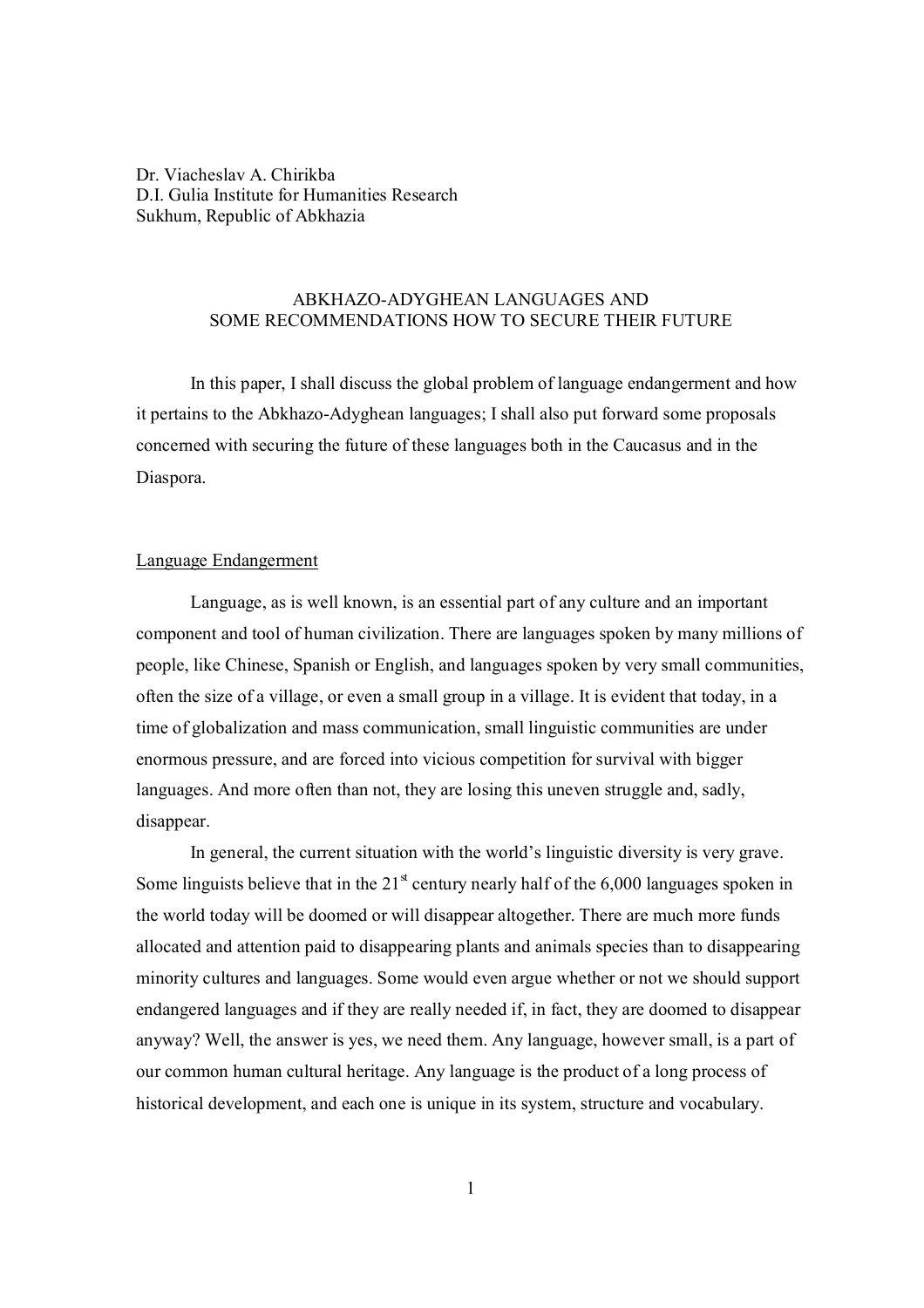Moreover, language forms an essential part of a small community's identity. Language death is very often a sign of a particular community's death, not necessarily physical, but cultural, which is no less tragic. The sad fate of Ubykh, a West Caucasian language discussed below, provides a cautionary illustration.

There are very subtle mechanisms at play when we analyze the situation with small languages. Sometimes it is a kind of a mystery, why some minority languages, even those in a seemingly unfavorable environment, display resilience and determination to survive, whereas others, even ones with many more speakers, are losing the battle and stop being spoken or transferred to the next generation. If we look for examples from modern societies, some optimistic cases are the situation with Basque in Spain and with Welsh in Great Britain. A unique example of the revival of a virtually dead language is Hebrew, now a fully functional modern language in the state of Israel. There are also attempts to revive the extinct Celtic Cornish language spoken until the  $19<sup>th</sup>$  century in the southwest of Great Britain. However, these examples are few, and more often we witness a contrary situation of rapid language decline and even death. And this happens sometimes even in seemingly favorable conditions. Take, for example, Irish Gaelic spoken in The Republic of Ireland, where it is the official language of the state: despite tremendous governmental support, the population at large prefers to use English, not Irish.

In certain cases language decline reaches a point of non-return, when it is nearly impossible to motivate people to use their native tongues and pass them on to younger generations. Another factor, which can disturb the balance and cause the language to decline, is the change of geographic and social environments. From this point of view, the linguistic situation in Daghestan in the Caucasus is very instructive. Here, unlike many other places of the world, many, even the smallest linguistic communities, show a steady tendency to growth, displaying no signs of decline, despite a multilingual context and steady pressures from bigger neighbouring languages. Yet the situation changes radically when members of these communities are resettled from the mountain villages to the lowlands where, in a different geographic and socio-economic setting, they rather quickly stop using their native tongue and shift to the language(s) of their more numerous neighbours. It is thus very important to know all the factors and mechanisms which can be potentially dangerous for the normal functioning of a language. This knowledge could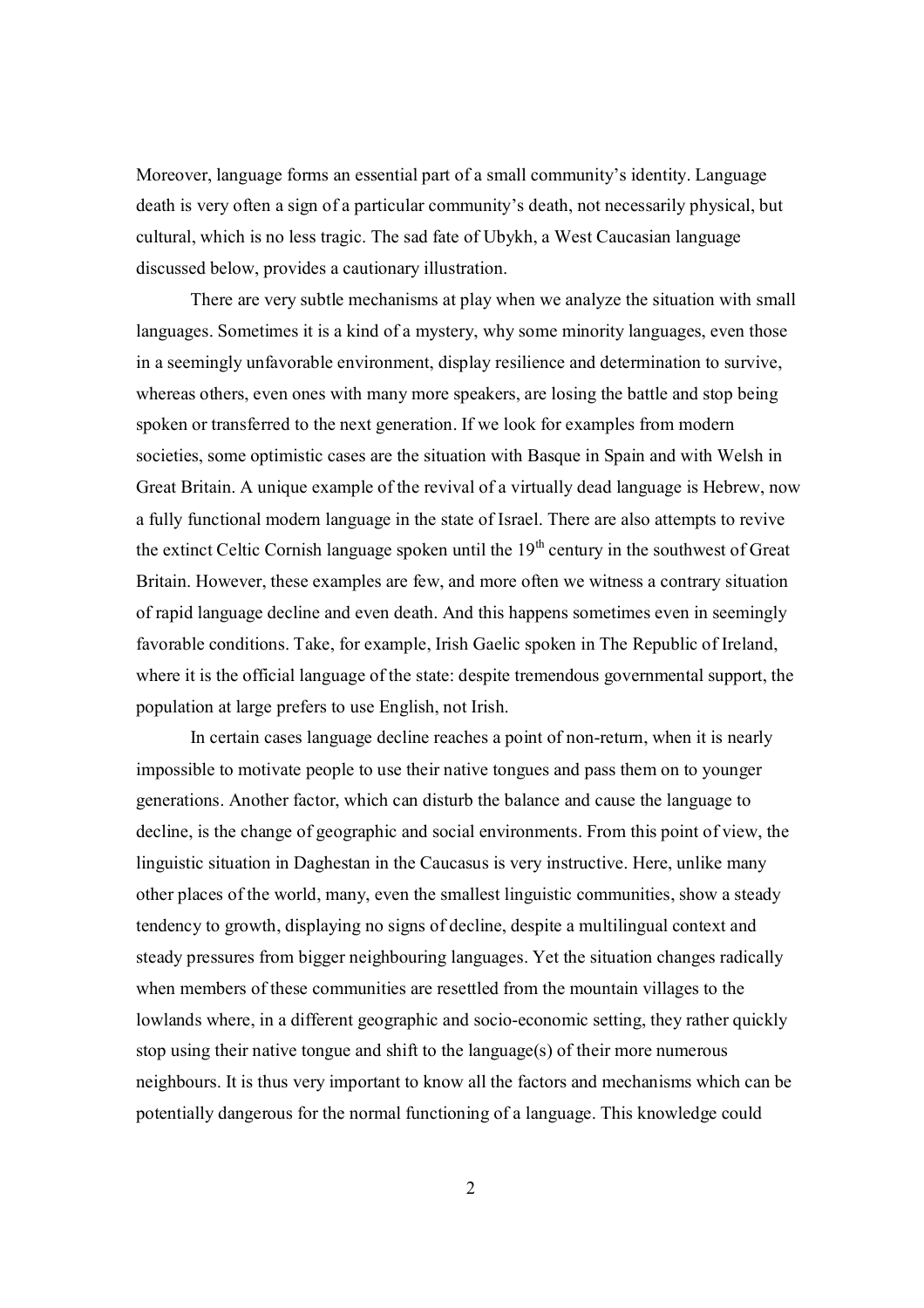assist in timely interventions to counterbalance the adverse effect of one or another factor. But this is, of course, in no way an easy task. Languages Spoken in the Caucasus

Out of the many languages spoken in the Caucasus, only three genetic groupings are known to be indigenous and were spoken in the Caucasus area well before the appearance of Indo-European, Turkic or Semitic languages. These are: Abkhazo-Adyghean, or West Caucasian, spoken in the northwestern Caucasus and western Transcaucasus; Nakh-Daghestanian, or East Caucasian, spoken in the north-central and northeastern Caucasus; and Kartvelian, or South Caucasian, spoken in the southern Caucasus. The West Caucasian and East Caucasian branches have been demonstrated – in works by Russian linguists S. Trubetzkoy (1922; 1930), N. Nikolayev & S. Starostin (1994), and A. Abdokov (1983) – to be linguistically related and together form the North Caucasian linguistic family. On the other hand, the North Caucasian and the Kartvelian language families are not genetically related to each other. Apart from these indigenous Caucasian idioms, there are also Indo-European Ossetic, Armenian, Tat, Talysh, Kurdish and Russian, as well as Turkic Azeri, (Anatolian) Turkish, Karachay-Balkar, Kumyk and Nogay. One can add here as well Indo-European Greek and Semitic Neo-Aramaic (called "Aysor" in the Caucasus). The following table summarizes the languages of the Caucasus and their genetic affiliations.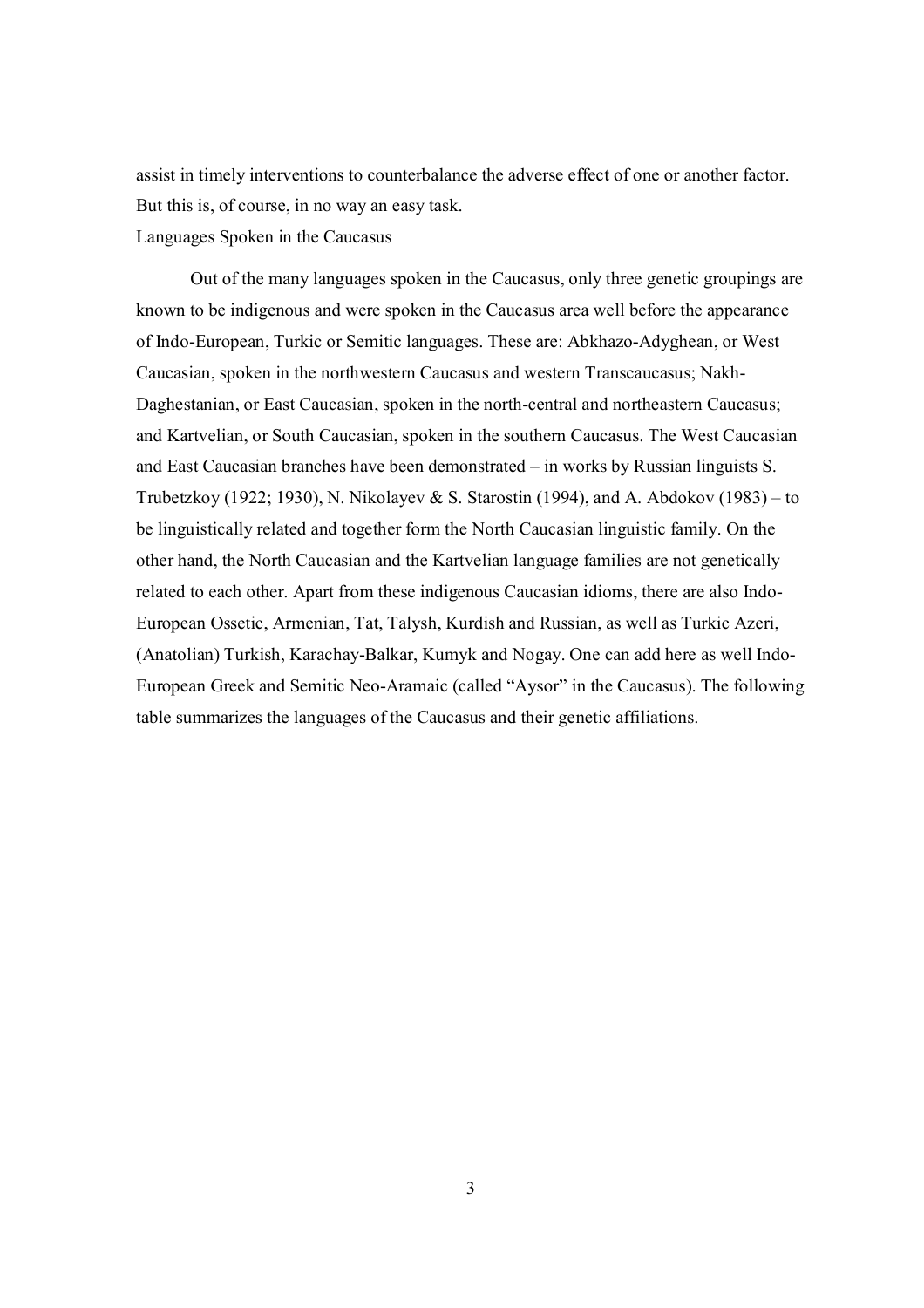# Table 1. Languages Spoken in the Caucasus

| Language<br>family        | <b>Branch</b> | Group              | Language(s)                                                          |
|---------------------------|---------------|--------------------|----------------------------------------------------------------------|
| Kartvelian (or            |               | East<br>Kartvelian | Georgian                                                             |
| <b>South</b>              |               | West               | Megrelian, Laz                                                       |
| Caucasian)                |               | Kartvelian         |                                                                      |
|                           |               | Svan               | Svan                                                                 |
|                           |               | Abkhaz             | Abkhaz, Abaza                                                        |
|                           | West          | Circassian         | Adyghe, Kabardian                                                    |
|                           | Caucasian     | Ubykh              | Ubykh                                                                |
|                           |               | Avar               | Avar                                                                 |
|                           |               | Andi               | Andi, Akhvakh, Karata, Botlikh,<br>Godoberi, Bagvala, Chamala, Tindi |
| <b>North</b><br>Caucasian |               | Tsez               | Tsez, Khvarshi, Hinukh, Bezhta, Hunzib                               |
|                           | East          | Lak                | Lak                                                                  |
|                           | Caucasian     | Dargi              | Dargi (with Kubachi, Megeb, etc.)                                    |
|                           |               | Lezgi              | Lezgi, Tabasaran, Aghul, Rutul,                                      |
|                           |               |                    | Tsakhur, Udi, Kryz, Budukh, Archi                                    |
|                           |               | Khinalug           | Khinalug                                                             |
|                           |               | Nakh               | Chechen, Ingush, Bats                                                |
|                           |               | North-             | Ossetic                                                              |
|                           | Iranian       | Eastern            |                                                                      |
|                           |               | North-             | Talysh, Kurdish                                                      |
| Indo-European             |               | Western            |                                                                      |
|                           |               | South-<br>Western  | Tat                                                                  |
|                           | Armenian      |                    | Armenian                                                             |
|                           | Slavic        | East Slavic        | Russian                                                              |
|                           | Greek         | Northern           | Pontic Greek, Tsalka-Alaverdy (<                                     |
|                           |               |                    | Cappadocian)                                                         |
|                           |               | North-             | Karachay-Balkar, Kumyk, Nogay                                        |
| Turkic                    |               | Western            |                                                                      |
|                           |               | (Kypchak)          |                                                                      |
|                           |               | South-             | Azeri, Turkish                                                       |
|                           |               | Western            |                                                                      |
|                           |               | (Oghuz)            |                                                                      |
| <b>Afroasiatic</b>        | Semitic       | West-Central       | Neo-Aramaic (Aysor)                                                  |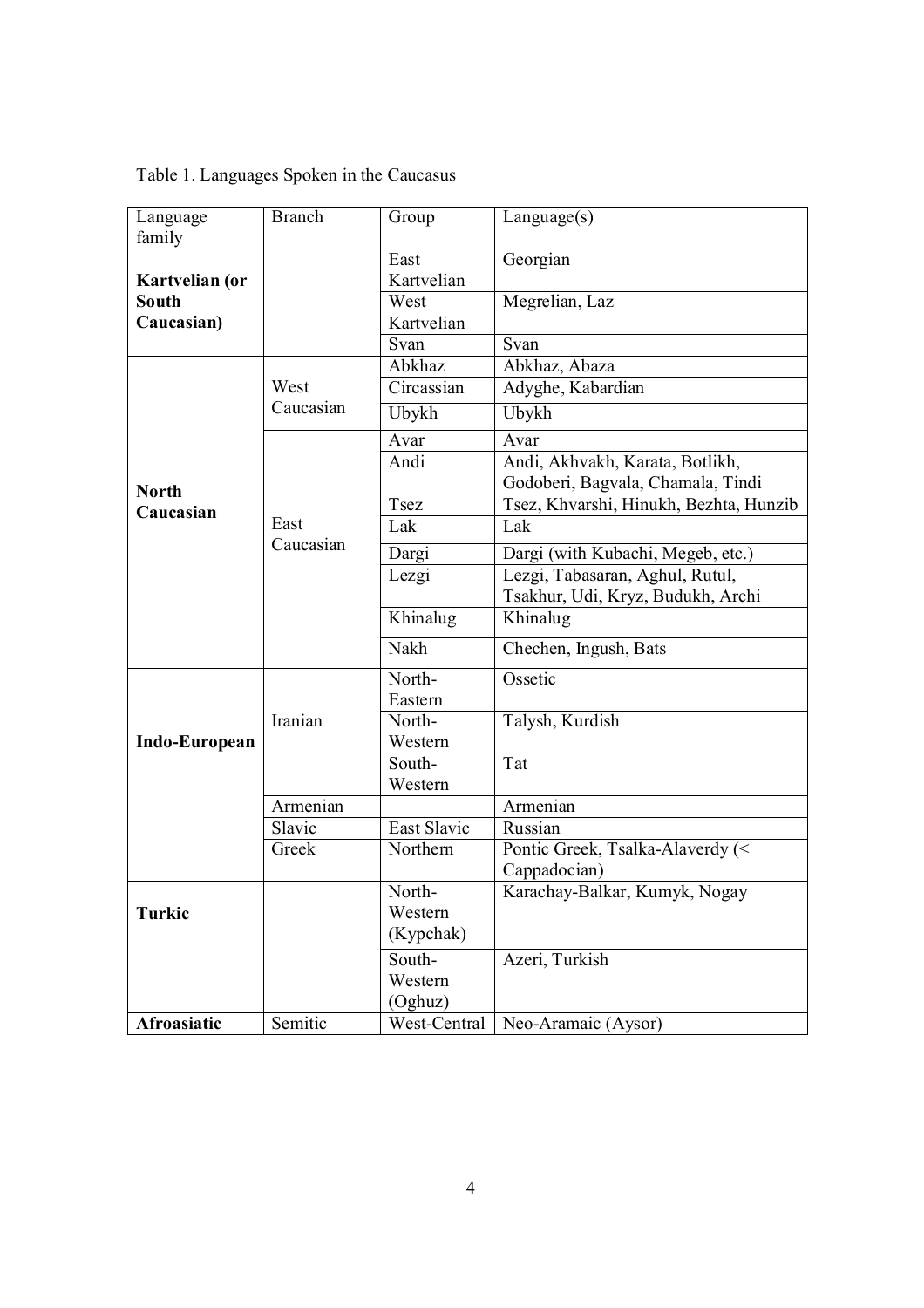

# Linguistic Map of the Caucasus (© J. Gippert).

#### The Abkhazo-Adyghean Languages

The West Caucasian, or Abkhazo-Adyghean, linguistic branch consists of five languages, namely, Abkhaz and Abaza, Adyghe and Kabardian, and Ubykh. Until the middle of the 19<sup>th</sup> century, the speakers of these languages were concentrated in the Northwestern Caucasus and the adjoining part of western Transcaucasia from the mouth of the Kuban river in the northwest to the Ingur River in the southeast and the contemporary city of Mozdok in the northeast, while in the south the waters of the Black Sea served as a natural boundary to this ethnolinguistic area. In the northwest of this territory lived the Adyghe tribes including the Shapsugh, Abadzakh, Temirgoy, Bzhadugh and Natukhay; the northeast was occupied by Kabardians, and the southeast by Abkhazians. Between the Abkhazians and Shapsughians, in the region of the contemporary city of Sochi, lived the Ubykhs. Finally, on the northern slopes of the Great Caucasus range, in the valleys of the rivers Great and Little Zelenchuk and Kuma, lived the Abazas.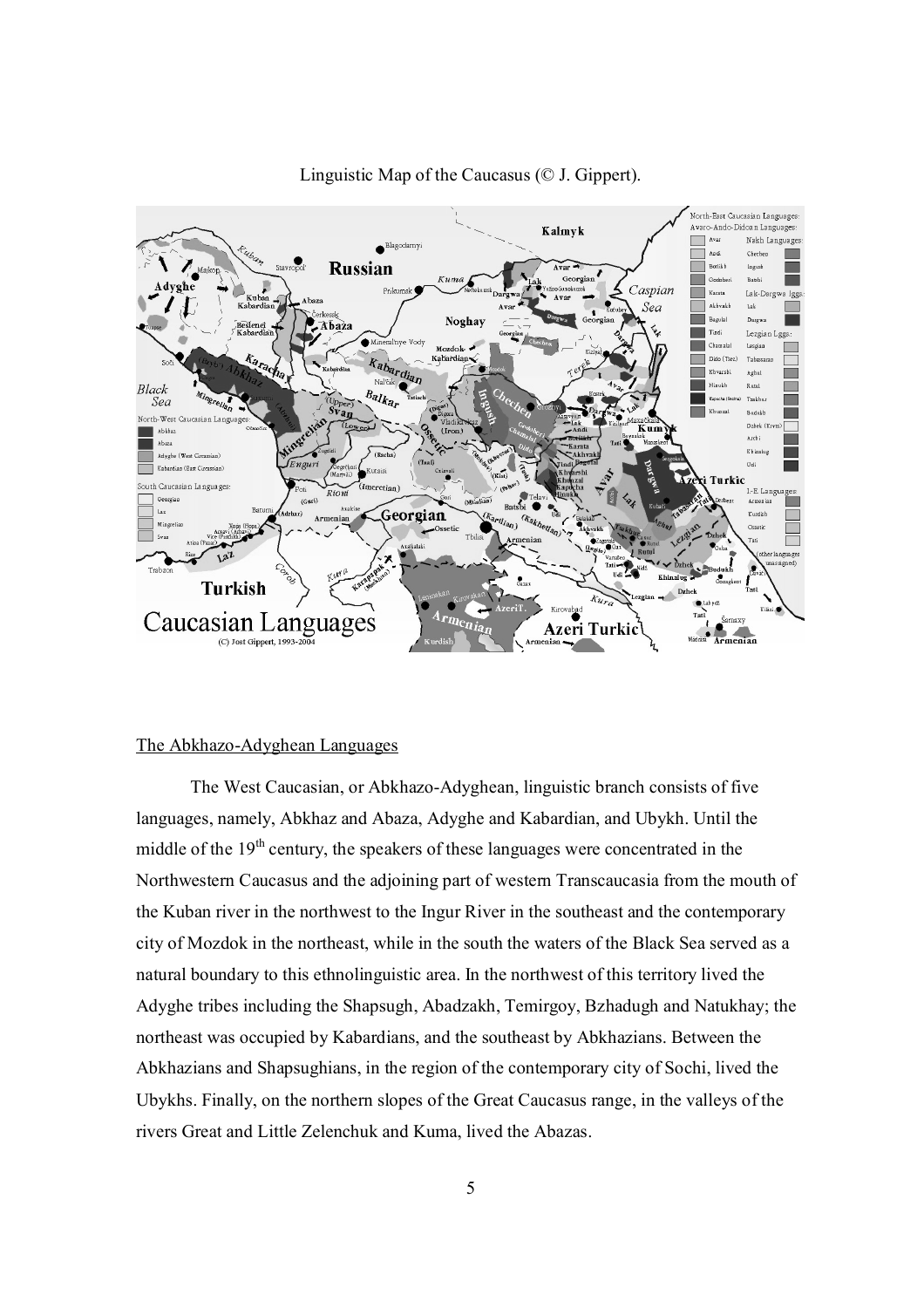The number of speakers of the West Caucasian languages in the middle of the  $19<sup>th</sup>$ century apparently comprised about 1 million (or even somewhat more), the majority of whom were Circassians, West and East. The number of Adyghes (i.e., West Circassians) at that time is estimated at between 700,000 to 750,000 (Pokrovskij 1958). As to East Circassians (Kabardians), their number, including the Besleneys, totaled 55,000 (Balkarov 1959: 15). Thus, the number of all Circassians before the exodus was probably about 800,000, though some authors argue that their pre-emigration number was more than one million (cf. Dzidzarija 1982: 212). The pre-exodus number of Abazas (i.e., both the Tapanta and Ashkharywa groups) can be estimated at about 40,000 to 50,000. According to historical documents, between 30,000 to 40,000 Abazas emigrated (cf. Dzidzarija 1982: 213). The pre-exodus number of Abkhazians proper was more than 130,000 (cf. Dzidzarija 1982: 161, 213, 289). Thus, before emigration there were about 170,000 to 180,000 speakers of different Abkhaz-Abaza dialects in the West Caucasus. The estimates for the number of Ubykhs before emigration are between 30,000 and 40,000.

The devastating Caucasian war, which was waged by fire and sword during several decades by Tsarist Russia aiming to conquer the Northern Caucasus, dramatically changed the entire ethnolinguistic landscape of the West Caucasus region. Most of the Abkhazo-Adyghean speaking peoples had to flee to the Ottoman Empire, and this forced emigration, during which many thousands died of hunger and epidemic diseases, resulted in the present sparseness of the Abkhazo-Adyghean population in their historical territory. In contrast to approximately one million Circassians in the middle of the previous century, after the Caucasian war and emigration there were only about 100,000 left in the Caucasus (Dzidzarija 1982: 212). The post-emigration number of Tapanta and Ashkharywa was about 10,000. According to the 1897 All-Russia census, there were 58,697 Abkhazians left in Abkhazia (Dzidzarija 1982: 447). As for the Ubykhs, the western Abkhazian tribes Sadz and Tswidzhi, and the mountain Abkhazian tribes (Ahchypsy, Aibga, Pskhwy, Guma, Abzhaqwa, Dal-Tsabal) – they were all expelled to Turkey.

According to 2002 All-Russia census data, the number of Karbardian speakers in the Russian Federation is 580,475 (including Kabardians of Kabarda-Balkaria, Karachay-Cherkesia and elsewhere in Russia); the number of Adyghe speakers (Temirgoy, Bzhadugh, Shapsugh, Abadzakh, etc.) in the Russian Federation is 131,759; and the number of Abaza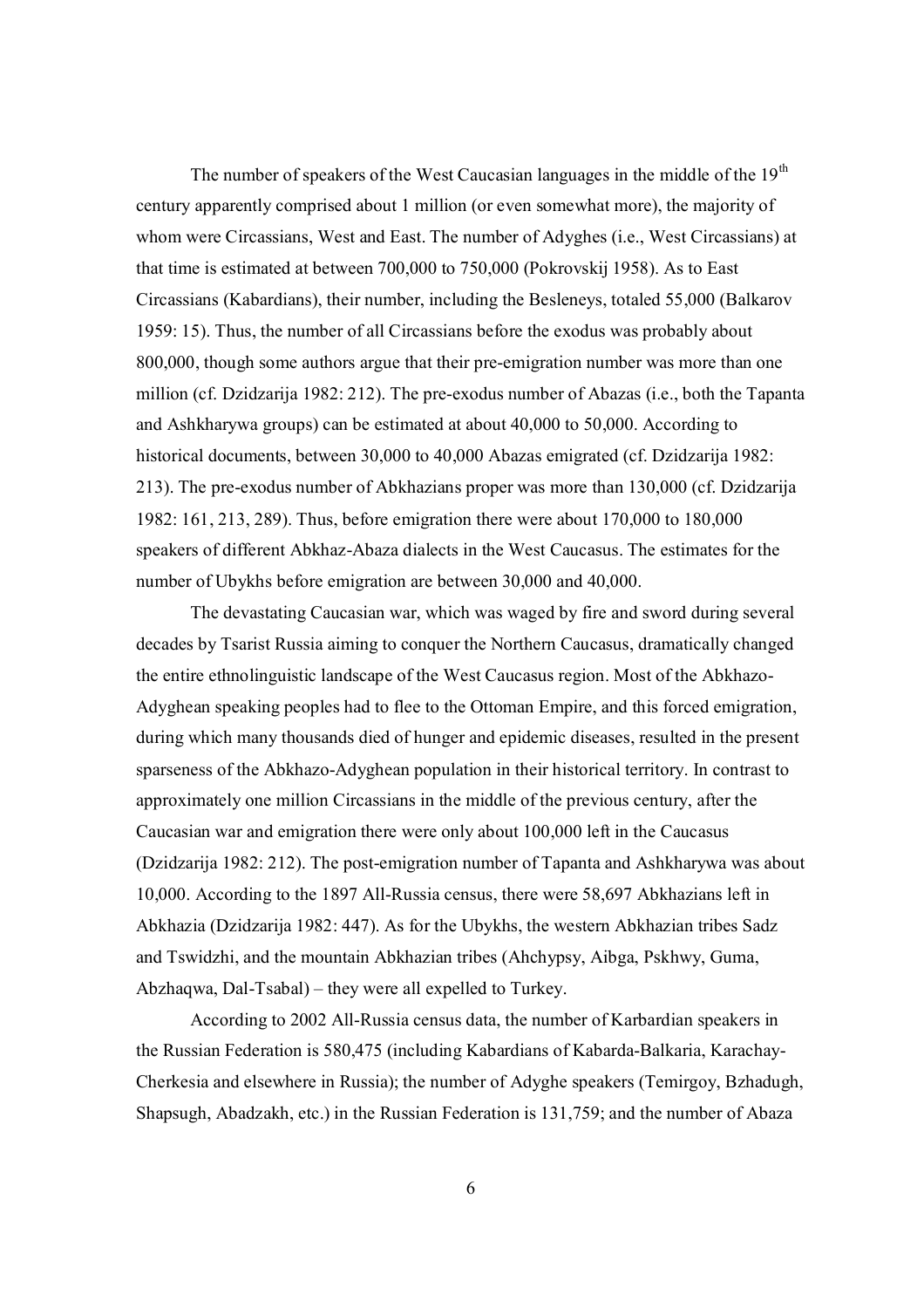speakers in the Russian Federation is  $37,942$ .<sup>1</sup> The Abkhazians number around 100,000, the majority of whom live in the de-facto independent Republic of Abkhazia as well as outside of Abkhazia, mainly in Russia.

It is far more difficult to provide statistics about the number of the Abkhazo-Adyghean communities in the Diaspora. The largest West Caucasian Diaspora community is in the Republic of Turkey. Although the exact figures are not known, there is no doubt that there are more Circassians and Abkhazians living in Turkey than in the Caucasus or anywhere else: an estimated two to three million Adyghe speakers and 200,000 to half a million Abkhaz-Abaza speakers. The Ubykhs, numbering probably some 15,000 to 20,000 people, are bilingual in some forms of Adyghe (mainly Shapsugh or Abadzakh) and Turkish, or are monolingual in Turkish, although they identify themselves mainly with the Circassians (Turkish: *Çerkes*).

Besides Turkey, there are large Circassian communities in Syria and Jordan, and smaller Circassian and Abkhaz groups in other countries of the Middle East, as well as in Western Europe, the United States and Canada.

Strictly linguistically, it is actually more accurate to speak in terms of three West Caucasian languages: Abkhaz-Abaza, Circassian/Adyghe, and Ubykh, because there is a considerable level of mutual comprehension between Tapanta/Ashuwa Abaza and Abkhaz, on the one hand, and Adyghe and Kabardian, on the other hand. They can thus be regarded as dialects of Abkhaz-Abaza and Circassian, respectively. From phonological, grammatical, and lexical perspectives, Ubykh occupies an intermediate position between the Abkhaz and Circassian branches.

# Language Endangerment in the Western Caucasus

There are different types of language endangerment. Usually, a certain language is regarded as being endangered when there are only a few speakers left; with the death of these last speakers the language can also be declared dead. For instance, at present in Europe and Asia as many as 90 languages can now be regarded as nearly extinct, as there are only a few elderly speakers of these languages still living. In other cases there are still

<sup>-</sup><sup>1</sup>Cf. http://www.perepis2002.ru.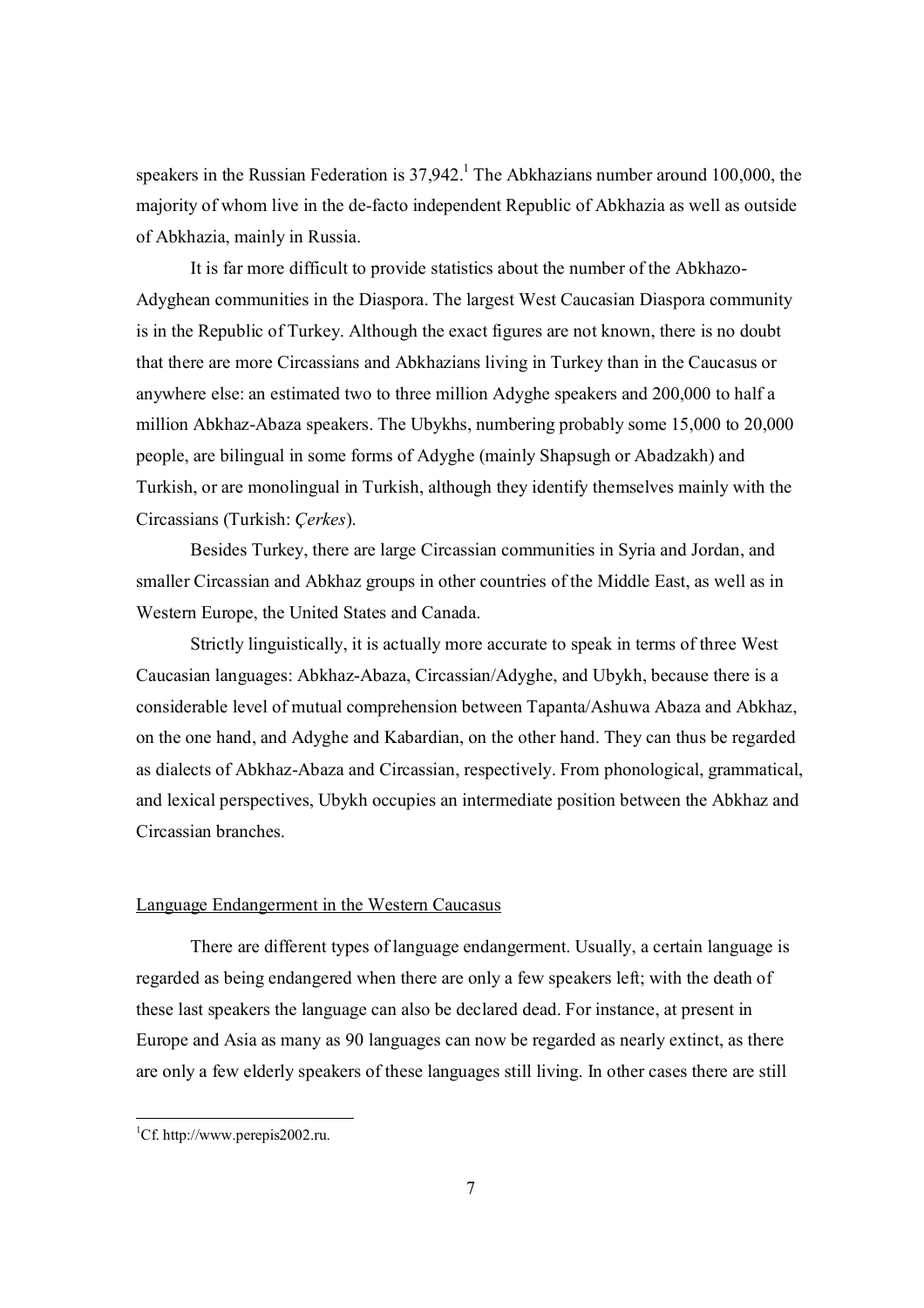many speakers of a certain language, but these speakers have stopped using their native tongue, are not passing it to the next generation, and prefer to communicate in another language.

What can be said about the West Caucasian languages from the point of view of language endangerment? The most tragic is the fate of Ubykh. The last speaker of Ubykh, the famous Tevfik Esenç, died at the age of 88 on 7 October 1992 in the Western Turkish village of Haci Osman Köyü<sup>2</sup>. For the more fortunate of Ubykh's sister-languages, we can say with certainty that in the Caucasus only Kabardian (East Circassian) has good prospects for survival, as it is spoken by a large community in the Kabarda-Balkar Republic, numbering nearly half a million (498,702, according to the 2002 census, which is 55.32 per cent of the total population), and also in the Karachay-Cherkes Republic (49,591 Kabardians/Cherkes, comprising 11.28 per cent of the population). The situation is less secure with Adyghe, which is spoken mainly in the Adyghey Republic, where the Adyghes are a small minority (108,115, comprising 24.18 per cent of the total population) and are under significant pressure from the Russian language (Russians constitute 64.48 per cent of the republic's population). The position of Abaza, spoken in the Karachay-Cherkes Republic by 32,346 people (or 7.36 per cent of the republic's population), is also not secure, as the Abaza language undergoes pressures both from Kabardian and from Russian  $(33.65$  per cent of the population in this republic is Russian).<sup>3</sup>

The situation is even more dramatic with the Abkhaz language. This is paradoxical, because Abkhaz is the official language of the state; there are Abkhaz kindergartens, school and university courses, and Abkhaz-language television, radio and press. However, Abkhaz is at a disadvantage due to the demographic weakness of its speakers in the cities and the fact that in the multiethnic milieu of Abkhazia's urban centers the undisputed *lingua franca* is Russian. Russian exerts enormous pressure on Abkhaz: it dominates the streets of the cities and the markets; it is the language of the government bureaucracy, the parliament, higher education, the media and business.

Although the prestige of Abkhaz has risen significantly over the past decades, and there is now more awareness among parents about the importance of teaching it to their

<sup>&</sup>lt;sup>2</sup> I was extremely fortunate to have met and worked with Tevfik Esenç in his native village one day in December 1991.

 $3$  The 2002 census percentage figures are from http://www.mojgorod.ru/regs/list.html.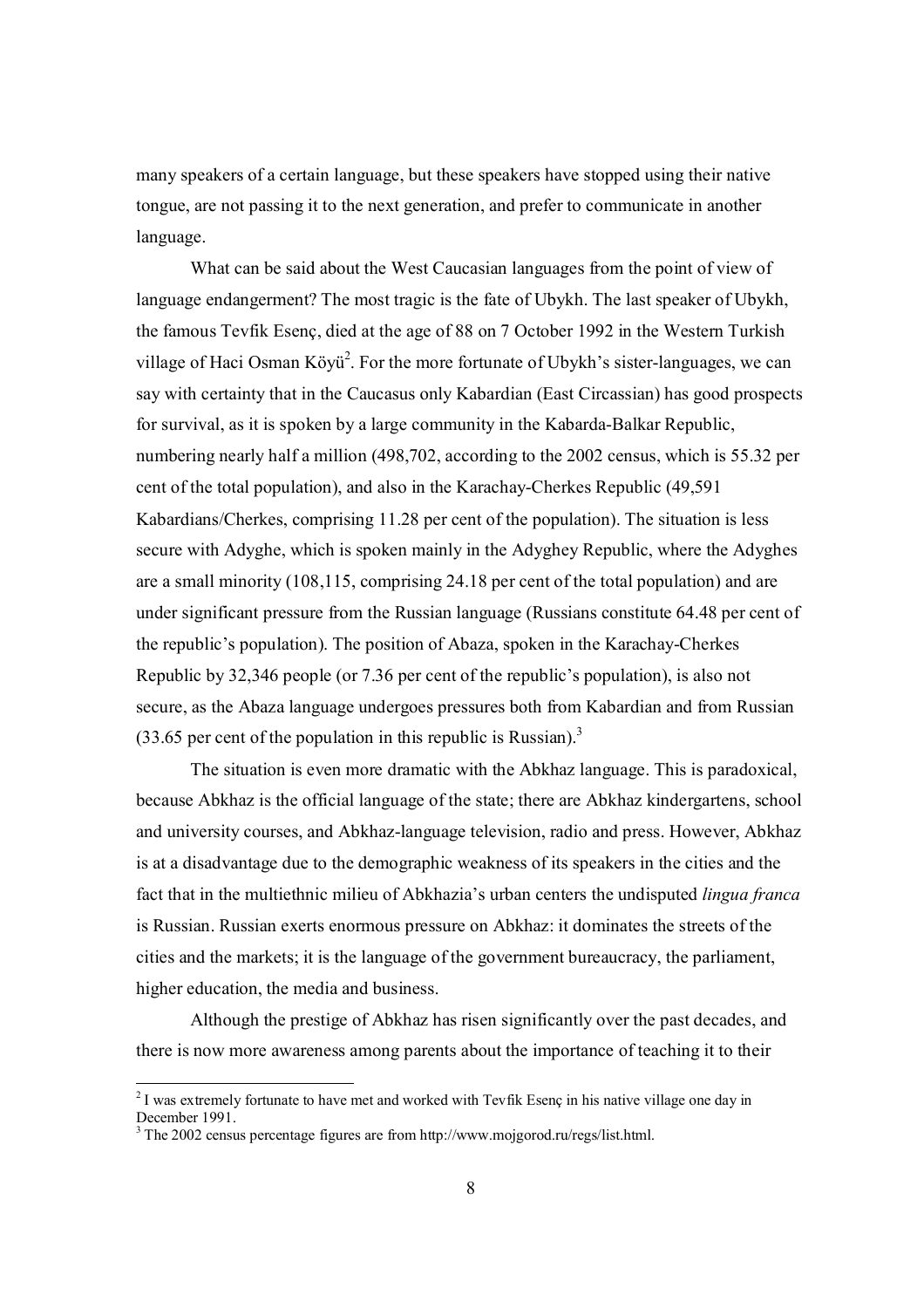children, the overall influence of Russian in urban parts of Abkhazia is still so overwhelming that it nearly neutralizes these recent positive trends and adversely affects native language competence among the younger generation of urban Abkhazians. There are many urban Abkhaz families, who, although possessing a full command of Abkhaz, prefer to use Russian in everyday life. Many of these families do send their children to Abkhaz schools, and there, from the first to the third grade, the language of instruction is Abkhaz. Many children of Russian-speaking Abkhaz urban families therefore learn, as their only opportunity, their native tongue in school. And the results are extremely successful. But the situation changes abruptly in the fourth grade, when the language of instruction shifts from Abkhaz to Russian. There are no schools in Abkhazia with a full educational cycle in Abkhaz. And from the fourth grade on, the children virtually stop using the native idiom during the educational process, aside from native language and literature lessons once or twice a week, and shift nearly exclusively to Russian.

*Table 2. The number of ethnic Abkhaz pupils in Abkhaz and Russian schools in Abkhazia (as of 11.09.2008 г.; source: Ministry of Education of the Republic of Abkhazia)*

|   | Number of schools                                  | 169    | $\%$  |
|---|----------------------------------------------------|--------|-------|
| 2 | Total number of pupils of all nationalities        | 26,220 |       |
| 3 | Total number of ethnic Abkhaz pupils               | 15,185 | 100   |
| 4 | Number of Abkhazians who attend Abkhaz schools     | 9,358  | 61.63 |
|   | Number of Abkhazians who attend Abkhaz sectors of  | 1,209  | 7.96  |
|   | two-sector (Abkhaz and Russian) schools            |        |       |
| 6 | Number of Abkhazians who attend Russian schools or | 4,618  | 30.41 |
|   | Russian sectors of two-sector schools              |        |       |

The data given in this table show that the Abkhaz parents of more than 30 per cent of pupils prefer to send their children to Russian, not to Abkhaz schools or to Abkhaz sectors of two-sector schools.

Another adverse factor is that due to the unfavorable economic conditions in the rural areas, many young Abkhazians prefer to leave their village homes and move to the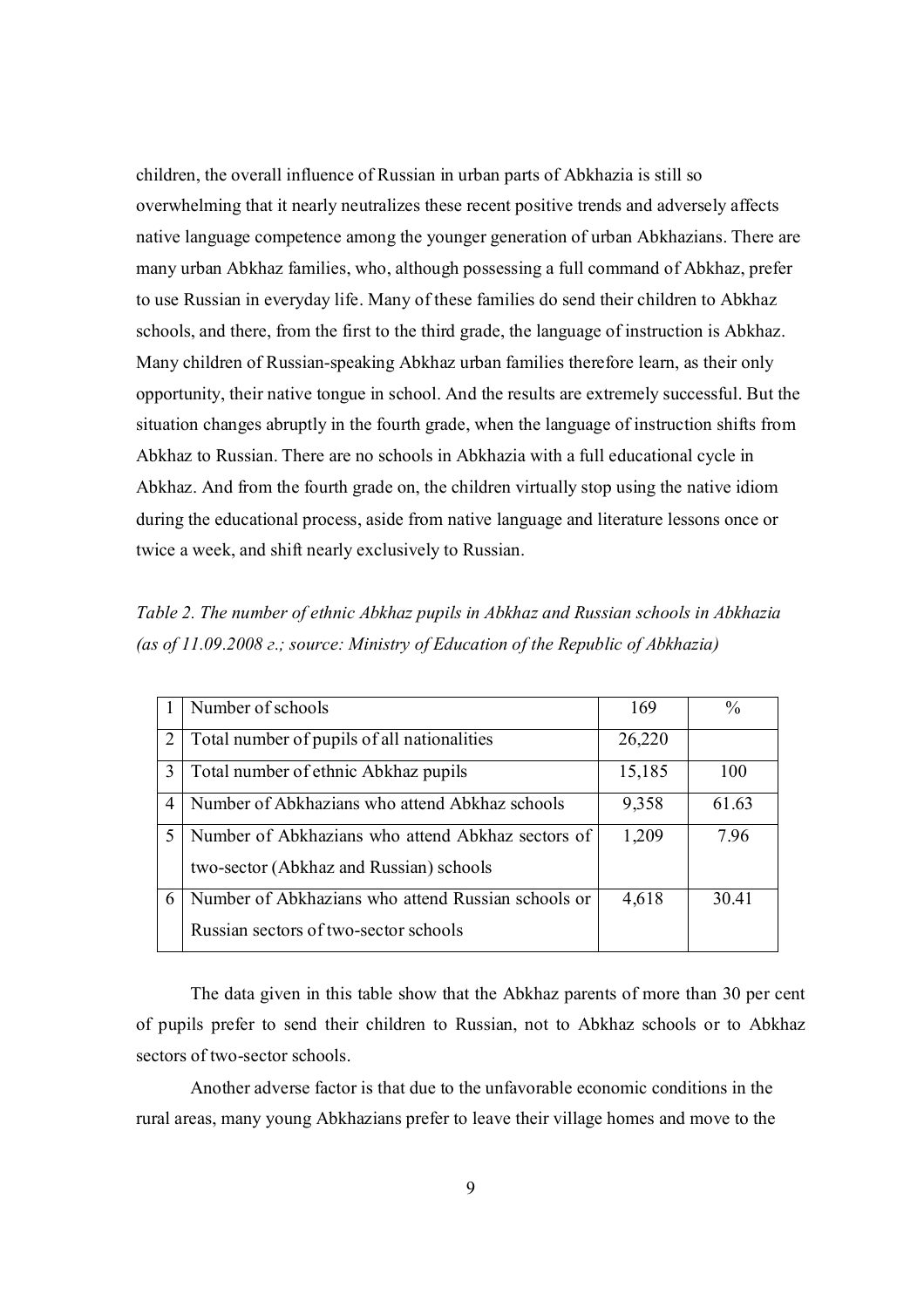cities, where in the multiethnic milieu they are forced to use Russian. Coming from the village and being aware of their own inadequacy in Russian, they choose to give their children the advantages associated with a good command of the majority language by sending them, for example, to Russian schools. Although Abkhaz is still the only language used in the villages, the influence of nearby cities, where family members might work, the predominantly Russian language educational system, as well as the ever-present television have contributed to the increasing penetration of Russian into the rural areas.

This rather alarming situation presents a significant challenge to Abkhaz society. I would like to emphasize that currently there is no effort underway to require members of other ethnic groups in Abkhazia – Russians, Armenians, Georgians and others – to use Abkhaz. The learning of Abkhaz, the official language of the state, by non-Abkhaz communities should of course be encouraged, and the Abkhaz language is indeed present in the school curriculum of non-Abkhaz schools. However, the biggest problem is how to motivate the urban Abkhazians themselves to use their mother tongue and, no less importantly, to pass it on to their children.

Thus, Abkhaz should be regarded as more endangered than its sister-languages. It is obvious that serious governmental efforts should be undertaken in order to reverse these negative trends and to secure both the full functionality of Abkhaz within the framework of state institutions, including the educational cycle and sectors of bureaucracy, and the future fate of the Abkhaz language, reaching out especially to the younger generations.

## Language Endangerment in the Diaspora

Much more alarming is the state of Adyghe-Abkhaz languages in the Diaspora. The situation there is somewhat paradoxical: there are still plenty of competent speakers of West Caucasian languages. Yet, some twenty or thirty years ago many of them stopped passing their language to their children, with the result that there now exists a striking gap between the often excellent native language competence of the parents and a near-zero knowledge of it by their children. This situation is characteristic of both urban and rural population groups, as the villages in this respect by and large are only in a slightly better position. Sadly, the described situation is not a trend or a tendency, but a predominant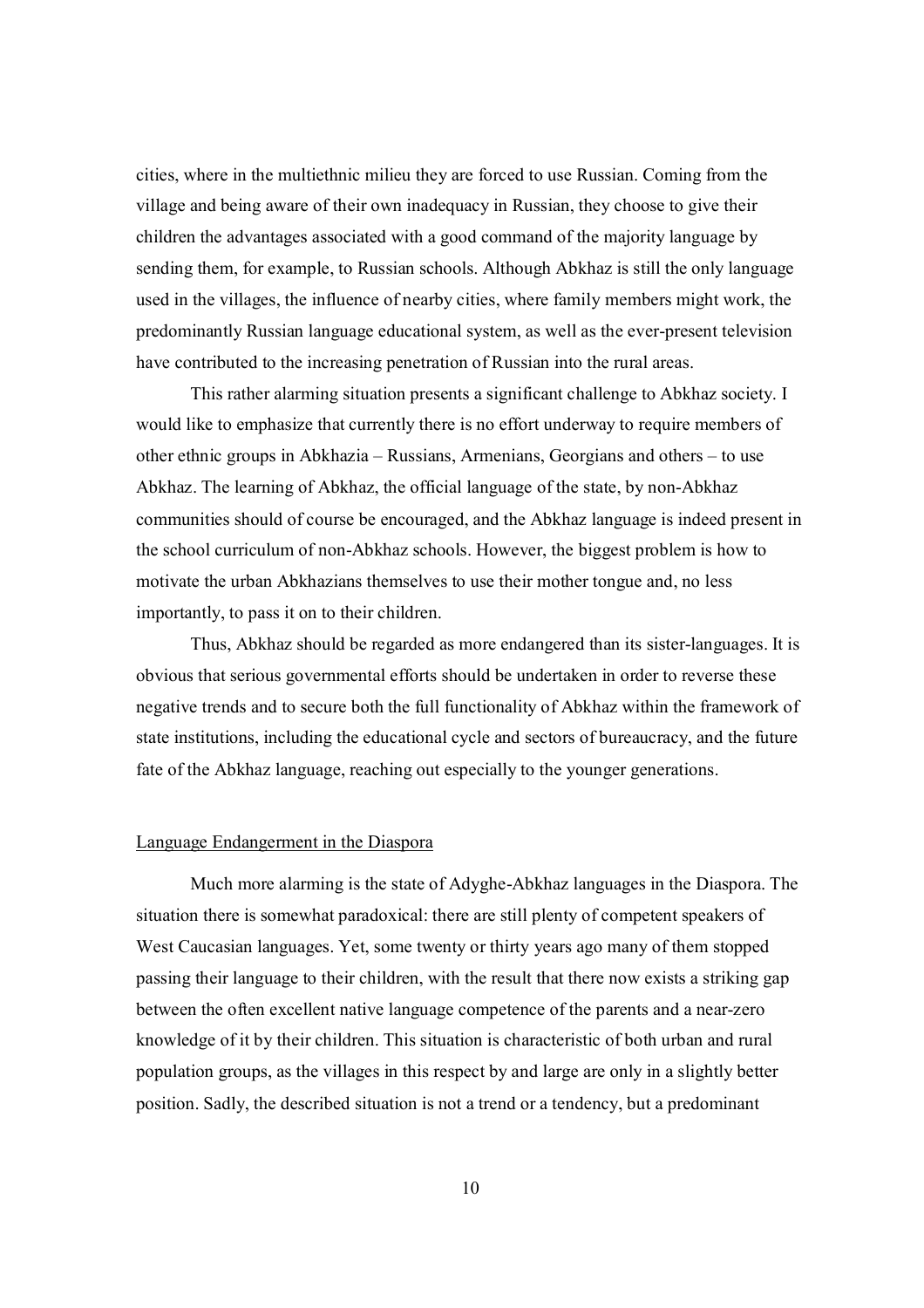phenomenon. The knowledge of their native tongue by Circassian or Abkhaz children in most parts of Turkey can now be regarded as more of an exception rather than a rule. This kind of language decline might be called "linguistic suicide", when a community "decides" to discontinue the life of its native tongue, does not pass it to the children and shifts to another language.

Both empirical evidence and specialized studies indicate that Circassian and Abkhaz are highly endangered and undergoing a rapid process of decline in the Diaspora.. It appears that without special measures the fate of these languages is doomed. Speaking about the situation in Turkey, the last several decades witnessed a dynamic process of urbanization and modernization of Turkish society paralleled by the increasing importance of linguistic competence in Turkish in virtually every aspect of life. Another general factor is the largescale internal migration, for economic reasons, from rural villages, with their traditional socio-cultural environment, more favorable for the preservation of native tongues, to the cities, natural melting pots of cultures. This process, which has fully involved the Circassian and Abkhaz communities, also accelerates shifts in language preference and use. Another additional important factor is television broadcasts in majority languages, which weaken the viability of minority languages as they penetrate even the remotest areas.

This general pessimistic conclusion about the present state of the West Caucasian languages in the Diaspora can be corroborated by recent socio-economic and statistical studies conducted on the Circassian and Abkhaz/Abaza communities in Turkey. One such welcome study is the book *Doğu Akdeniz'deki Çerkesler [Circassians of the Eastern Mediterranean]* authored by Dr. Cahit Aslan and published by the Adana Caucasian Cultural Society (2005). Regarding native language competence within the Abkhazo-Adyghean community in the Adana province, Aslan provides the following breakdown, summarized in Table 2:

Table 3. The Level of Language Competence (Aslan  $2005:51$ )<sup>4</sup>

| Ethnic | Zero       | ∵an        | Can speak     | Can write     | Total         |
|--------|------------|------------|---------------|---------------|---------------|
| group  | competence | understand |               |               |               |
|        | $\%$       | $\%$       | $\frac{1}{2}$ | $\frac{0}{0}$ | $\frac{0}{0}$ |

<sup>-</sup> $4$  Bolded emphasis added by me  $-$  V. Ch.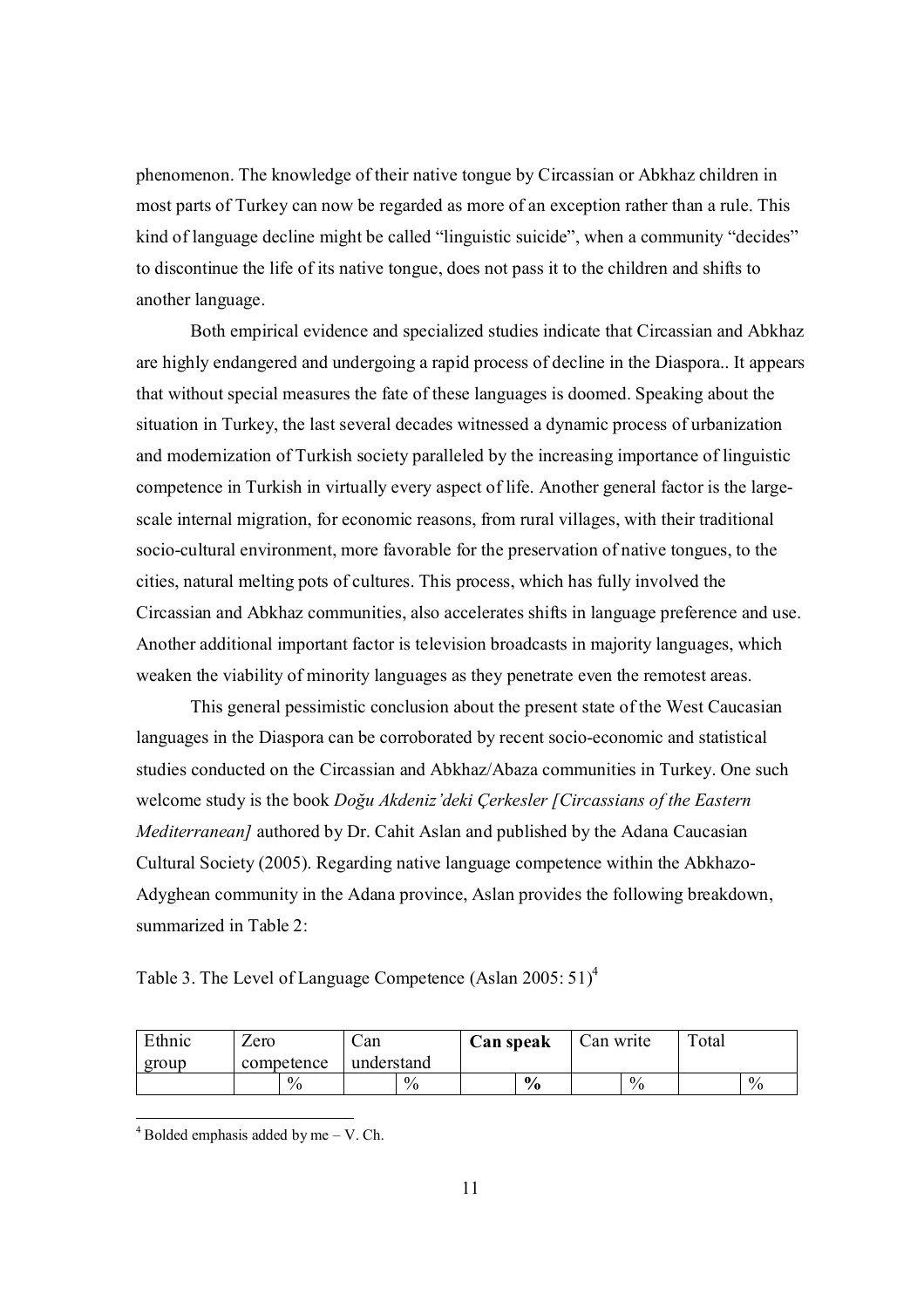| Adyghe | $953$ 15.9   | $1104$ 18.4 |     | 3758 62.9 93 |  | 5968 | 100.0 |
|--------|--------------|-------------|-----|--------------|--|------|-------|
| Abaza  | $109$   19.0 | $124$ 21.6  | 334 | $\vert$ 58.2 |  | 573  | 100.0 |

These data can create an impression that things are not that bad after all: nearly 63% of the community members are competent speakers. However, this impression changes when we look at the age parameters of competent speakers:

| Age group | Zero       |               | Can        |               | Can speak |               | Can write |               | Total |               |
|-----------|------------|---------------|------------|---------------|-----------|---------------|-----------|---------------|-------|---------------|
|           | competence |               | understand |               |           |               |           |               |       |               |
|           |            | $\frac{0}{0}$ |            | $\frac{0}{0}$ |           | $\frac{6}{6}$ |           | $\frac{0}{0}$ |       | $\frac{0}{0}$ |
| $0 - 10$  | 419        | 62.3          | 176        | 26.1          | 74        | 11.0          | 3         | 0.4           | 672   | 100.0         |
| $11 - 20$ | 454        | 33.9          | 523        | 39.0          | 343       | 25.6          | 19        | 1.4           | 1339  | 100.0         |
| $21 - 30$ | 326        | 24.0          | 349        | 25.7          | 656       | 48.4          | 22        | 1.6           | 1353  | 100.0         |
| $31 - 40$ | 152        | 15.8          | 137        | 14.3          | 654       | 68.2          | 15        | 1.5           | 958   | 100.0         |
| $41 - 50$ | 126        | 11.8          | 119        | 11.1          | 783       | 73.6          | 35        | 3.2           | 1063  | 100.0         |
| $51 - 60$ | 91         | 9.8           | 56         | 6.0           | 761       | 82.0          | 19        | 2.0           | 927   | 100.0         |
| 60 and    | 49         | 4.8           | 29         | 2.8           | 910       | 90.8          | 14        | 1.3           | 1002  | 100.0         |
| older     |            |               |            |               |           |               |           |               |       |               |
| All ages  | 1617       | 22.1          | 1389       | 18.9          | 4181      | 57.1          | 127       | 1.7           | 7314  | 100.0         |

Table 4. The Level of Language Competence According to Age Group (Aslan 2005: 53)<sup>5</sup>

These figures clearly demonstrate a steady language decline and a dramatic gap in the language competence between the older and the younger generations: from 90.8% among those who are 60 years of age and older, to a meager 11% among young children up to 10 years of age. The general conclusion following from this statistics would be that nearly 90 % of Circassians and Abazas/Abkhazians living in the Adana province do not transmit their native tongues to their children anymore.

There is evidence that the situation in other regions of Turkey would be close to that described here, or sometimes probably even worse. For example, as far as the Abkhaz communities in the north-central parts of Anatolia are concerned, the level of native language competence among the children up to 10 years of age are most likely even lower

-

 $<sup>5</sup>$  Bolded emphasis added by me – V. Ch.</sup>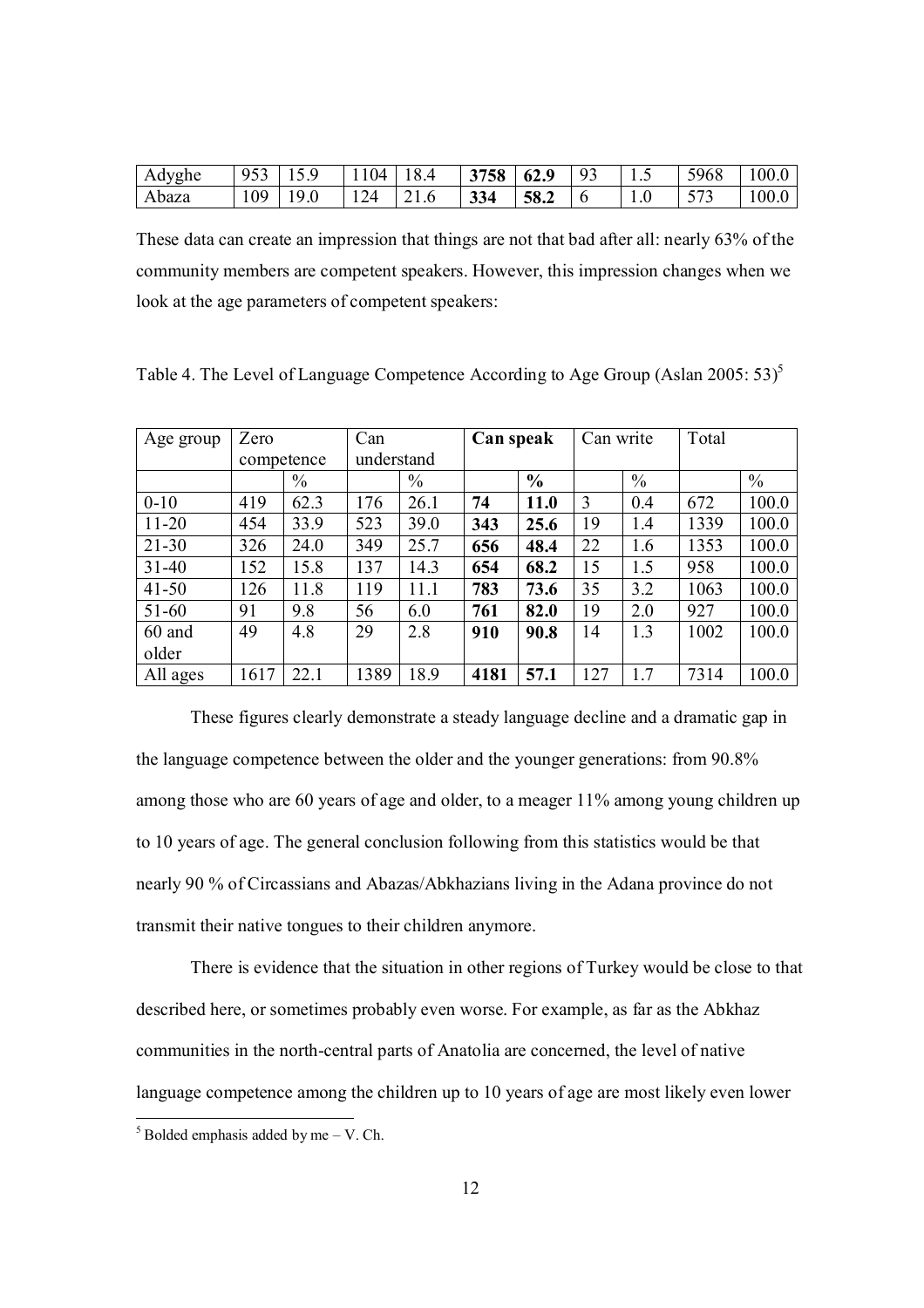than the figures available for Adana. I have traveled rather extensively in that part of Turkey collecting linguistic material and folklore, and I can say that during my visits, with a single exception, I have not met any Abkhaz family that is raising its children in the native tongue, contrary to the situation that existed some 25 years ago. The youngest speakers of Abkhaz in Turkey are thus now in their thirties, and this is the last generation of competent speakers. Younger Abkhazians may understand the native tongue to a greater or lesser extent, but this rarely results in its full mastery, although there are of course individual cases to the contrary.<sup>6</sup> Again, in the Diaspora too, Abkhaz is more endangered compared to Circassian.

#### What Can and Should Be Done?

-

The convening of recent conferences by the Caucasian Diaspora community in Turkey demonstrates the recognition of the importance of preserving native heritage – including languages – among community members. This is reflected in Aslan's previously cited study where 43.5% of the respondents believe that the learning of native tongues is very important (2005: 57). There is thus at least voiced interest in preserving these native languages and transmitting them to the younger generations. But what can be proposed as concrete measures, which could secure the future of the West Caucasian languages both in the Caucasus and in the Diaspora?

In the Caucasus, possible guidelines and recommendations include:

- Raising the prestige of native languages;
- Further expansion of pre-school, primary and secondary school and university instruction in native languages. This would entail, for instance, an increase in the time allotted to native language study. Speaking specifically about Abkhazia, although it would be an enormously difficult task to shift the entire curriculum for Abkhaz pupils completely into Abkhaz, one which may not even be feasible in the

 $6$ Note that in the mixed Turkish Abkhazian-Caucasian Abkhazian families, the children are normally raised bilingual in both Abkhaz and Turkish, making it thus a welcome, but rare, exception to the general rule.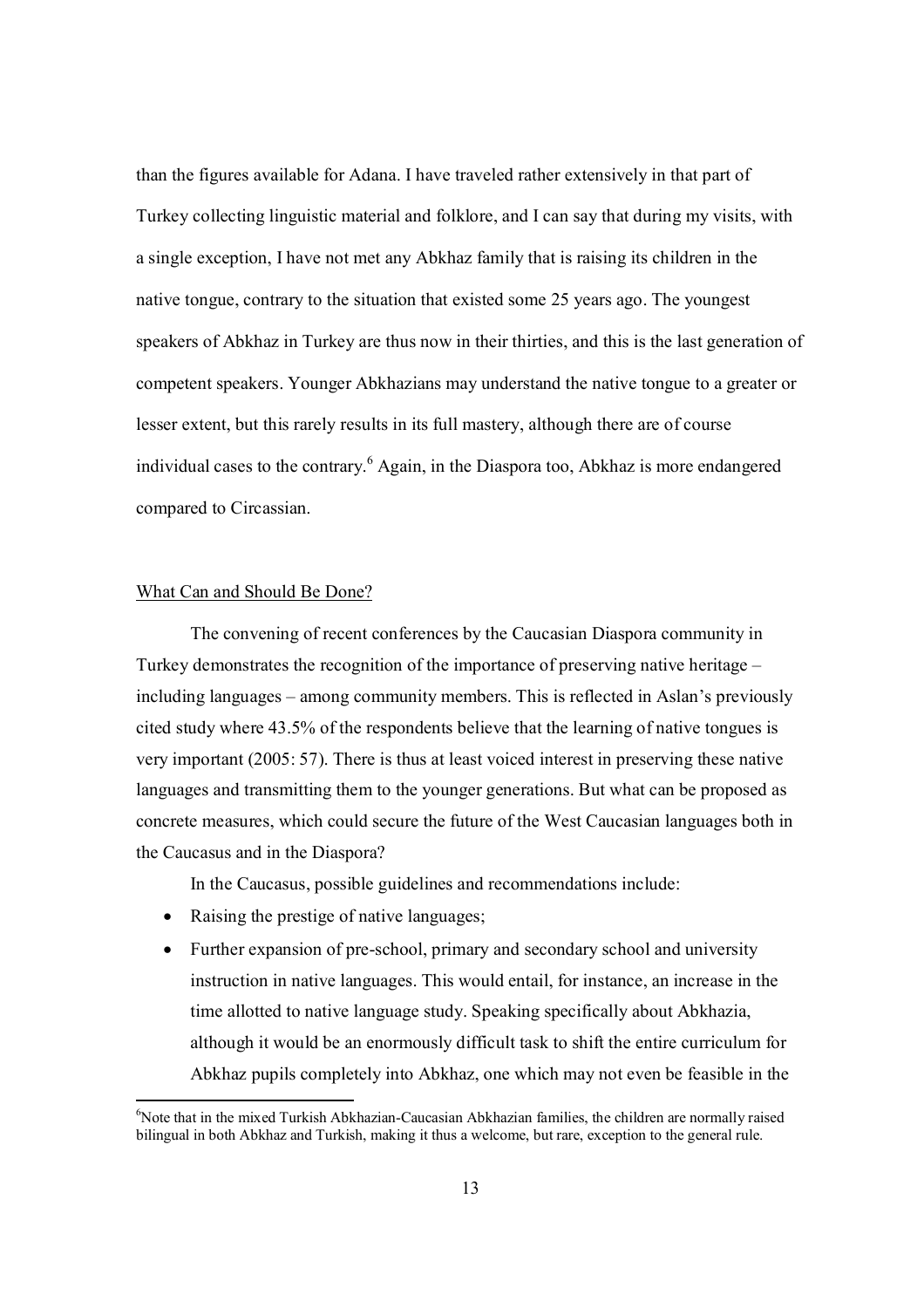immediate future, it is however quite possible to shift at least some of the subjects now taught in Russian into Abkhaz. This will create the necessary continuity between the first three grades, which are nearly exclusively in Abkhaz, and the next eight grades, which are nearly exclusively in Russian, a gap that most adversely affects the motivation and general competence in Abkhaz of young people;

- An increase in the funding of native language schools, especially in the rural areas, and the substantial raising of salaries for teachers of native languages;
- The partial shift of the language of governmental institutions into official native languages; and
- An increase in the funding of the local television stations to expand native language TV broadcasts and to improve the quality of these TV programmes.

Regarding other measures, it is very important to set up small enterprises or factories in the rural areas, so that the young people could find work there and are not forced to migrate to the cities looking for jobs. Another factor is the availability of cultural and sports facilities in the rural areas which would also diminish the need for the young people to move to the cities. Speaking about the situation in Abkhazia, it is important to provide material support for the young families with two or more children, which could positively influence the present unfavorable demographic situation in the republic. These and similar measures could, it is hoped, reverse the current negative trends and make Abkhaz, Abaza, Adyghe and Kabardian fully functional languages in all spheres of life in their societies.

In the Diaspora, where the conditions are naturally quite different from those in the Caucasus, other remedial methods are needed. Despite the overall negative picture, there are several important factors, which can be built upon to improve the situation, provided, of course, that energetic efforts by the respective communities are made. These positive factors are:

- Still a significant number of competent speakers;
- New possibilities, both national and international, to acquire financial means needed for the language revitalization programs;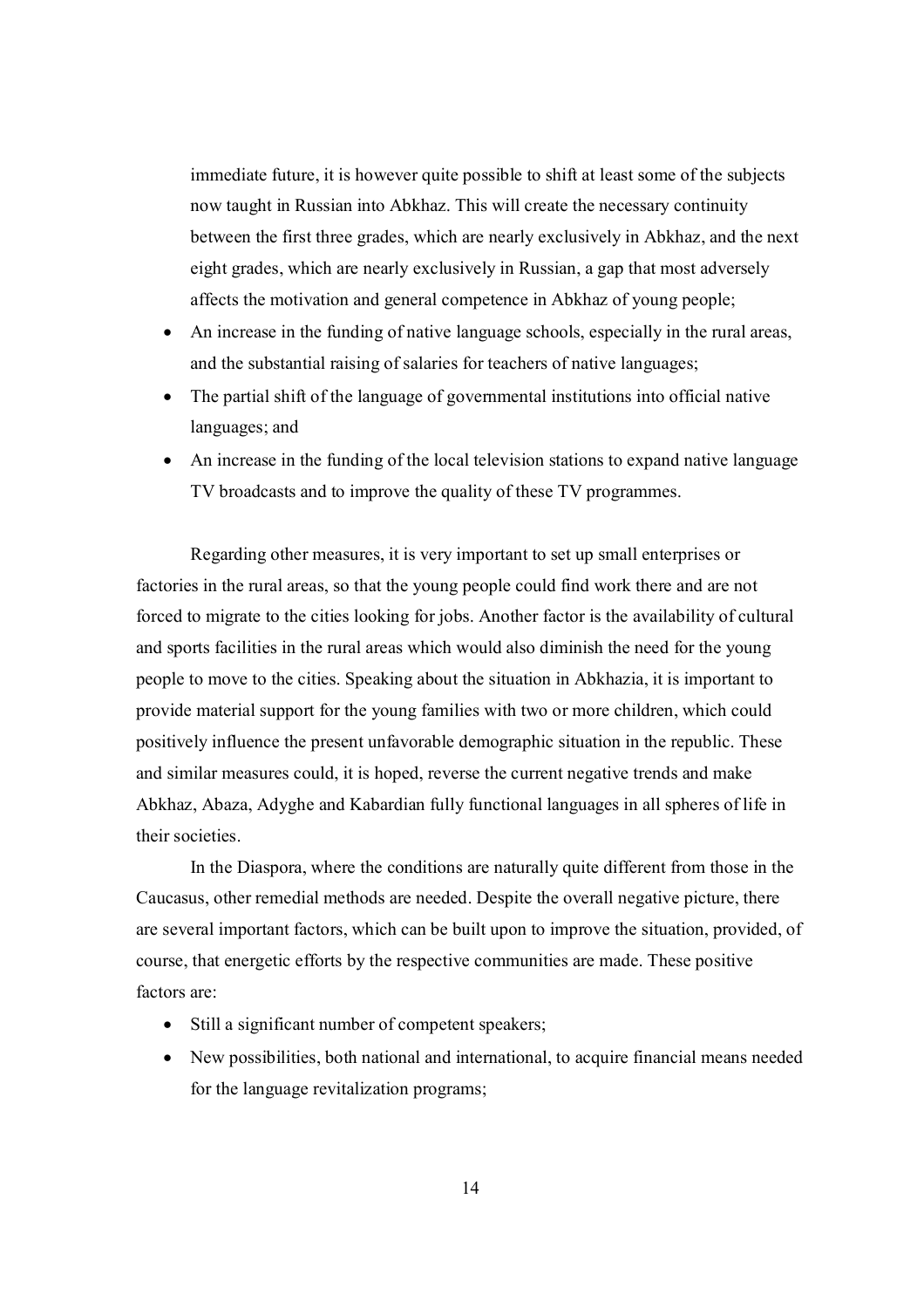- The undoubted motivation of groups of younger members of the Diaspora community to master their parental language(s). It is very important that many of those young West Caucasians, who do not speak their parents' tongue, still have at least rudimentary, and some even more than rudimentary, level of prior knowledge of the native tongue, acquired through the communication within the family; and
- The availability of intellectual, technical and financial support from the Caucasian homeland.

All this means that the situation, while dramatic, is not yet desperate, and the combination of financial resources and concerted efforts on the part of members of the Diaspora community could turn the tide and substantially improve the prognosis. First of all, what is needed is the maximization of opportunities provided by the newlyimplemented Turkish laws concerning the languages of ethnic minorities. Among the concrete measures aimed at the ameliorating problems surrounding native language competence are:

- The organization of native language classes (like those functioning, for example, rather successfully in Moscow), or even broader private schools, which would combine the standard governmental educational programs with some subjects (especially, language and literature) in the native language;
- Preparing school textbooks and appealing children's books with parallel texts in both native and official languages;
- Training local teachers in native languages, which is already being planned in some cases;
- Creating or importing interesting TV programmess in native languages;
- Developing computer programs to help individuals learn native languages;
- Developing websites in the native tongues, with parallel functions to those of the official language;
- Organizing educational trips to the Caucasus, where community members, most of all young people, could participate in intensive language and culture courses while experiencing living in the homeland environment.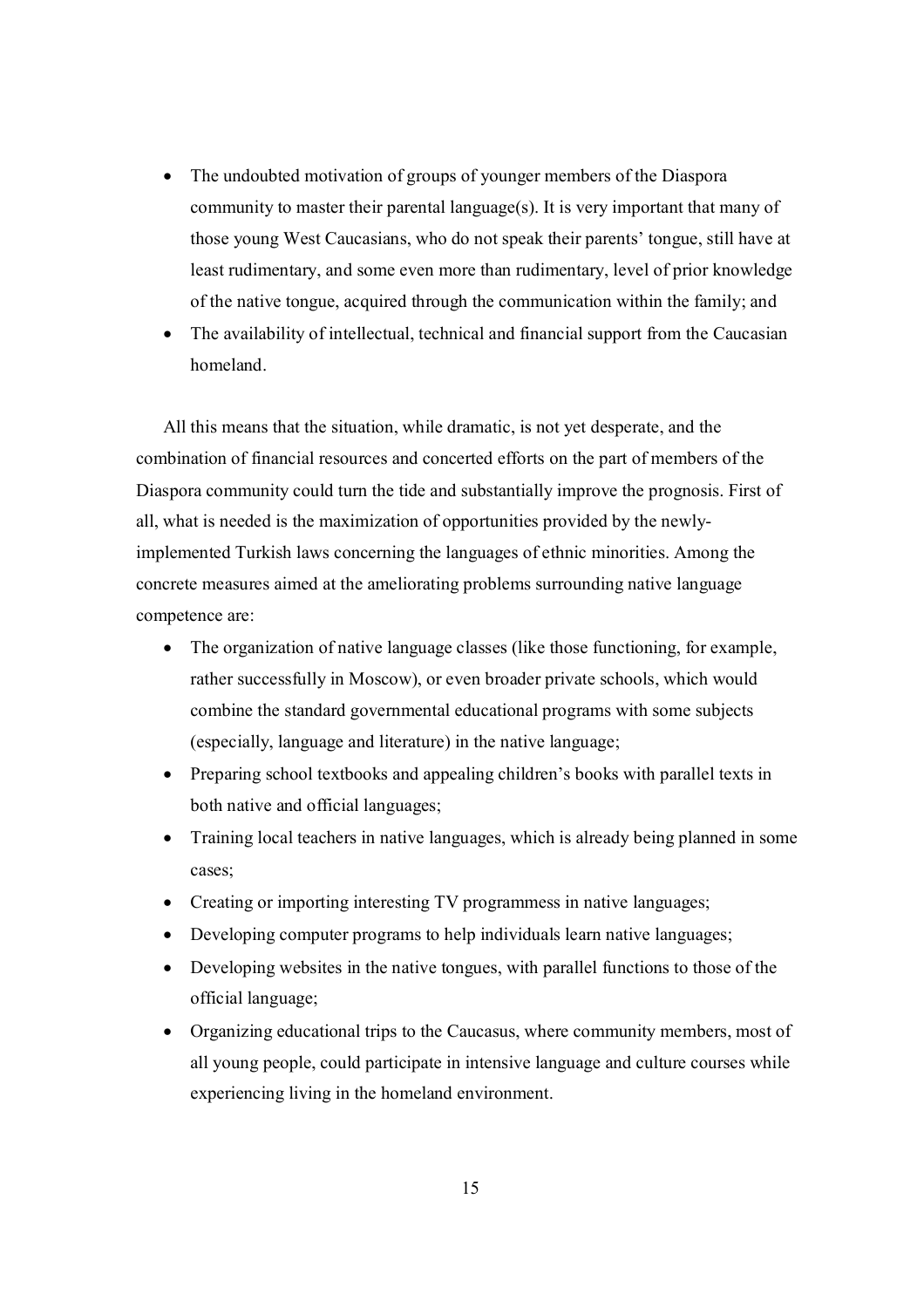It is obvious that more scientific research work along the lines of that presented by Aslan (*op cit*.) is urgently needed for both the Diaspora and the Caucasus, which could elucidate the dynamics of language endangerment within various Abkhazo-Adyghean communities and suggest ways to overcome negative trends.

In addition, it is necessary to emphasize the great importance of documenting the languages, oral history and folklore of the Abkhazo-Adyghean Diaspora communities. Much has already been done in this field, but such efforts should acquire a more systematic and organized character. It would also be important to set up one or more museums and archives of the Diaspora, where personal papers, manuscripts, books, newspapers and magazines, photographs, audio and video recordings and various other documents pertaining to the history and cultural life of the Diaspora could be collected, preserved, exhibited and published.

These are just some possible measures, which could help slow down the process of language decline and sustain a reasonable level of native language competence, especially among the younger generations of the Diaspora community. To achieve these goals, the Diaspora community in Turkey should avail itself of the opportunities provided by Turkish governmental institutions, special international funds created to support minority languages and cultures, and collaboration with the governmental and private educational institutions in the Caucasus, which should be fully used to promote educational programs in the native languages in the Diaspora.

## The Alphabet Debate

The last issue, which will be touched upon very briefly, is the problem of a common alphabet for Abkhazo-Adyghean languages. There has been much discussion concerning the basis for such an alphabet and whether it should be based on the existing Cyrillic orthographies used in the Caucasus, or modeled on the Latin alphabet.

Given the numerical importance of the West Caucasian community in Turkey, I am convinced, as are a number of my colleagues, that any common Latin-based system should be built on the present Turkish alphabet. I myself have developed one version of such a Latinized Turkish-based system for Abkhaz/Abaza and Circassian, which I am preparing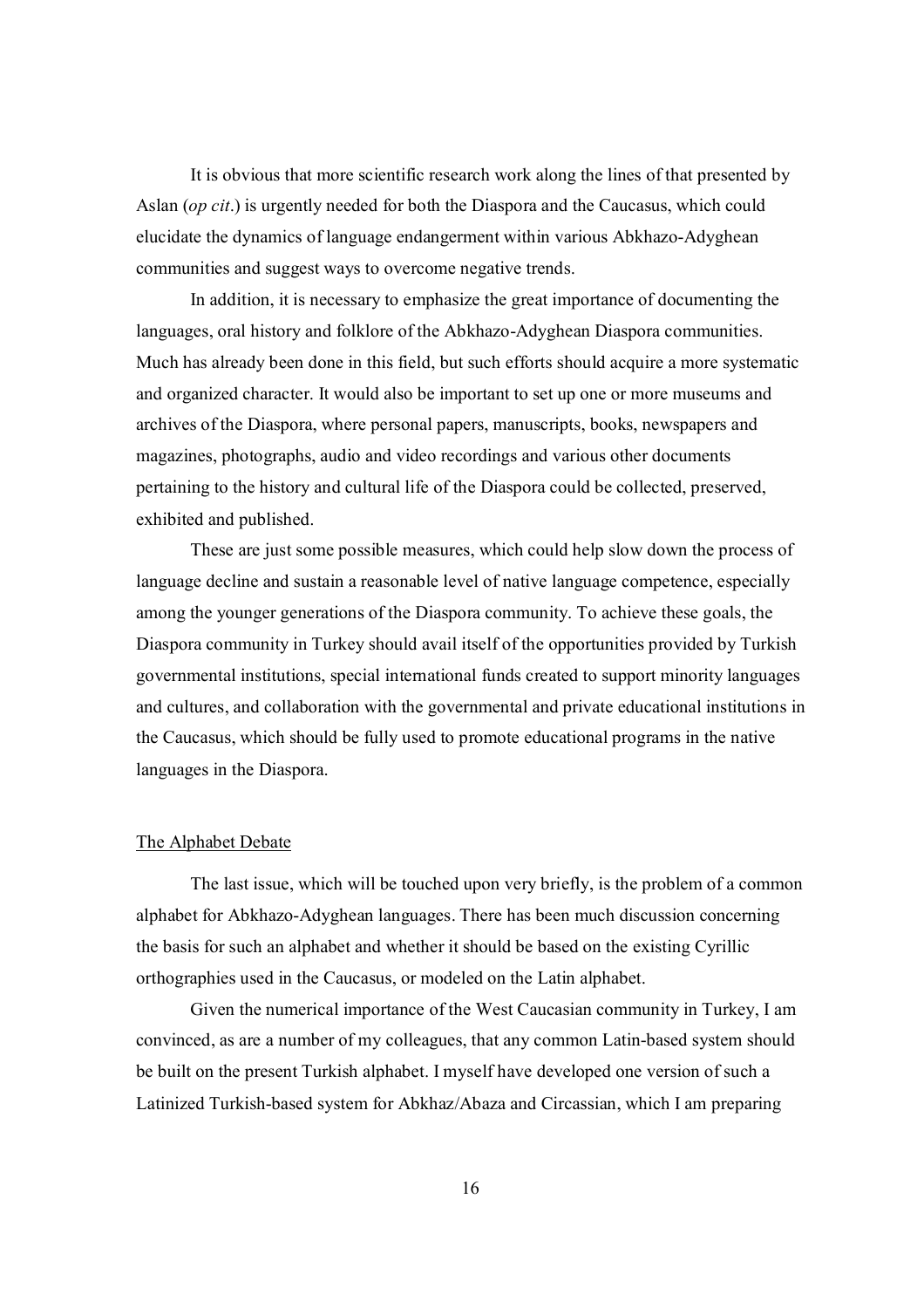for publication. Professor George Hewitt and Dr. Monika Höhlig have proposed other versions (Hewitt 1995; Höhlig 1983). There have also been attempts in the Caucasus to create Latin-based alphabets not oriented on Turkish orthography, which I consider less desirable.

There has been a heated debate in the Diaspora community on the feasibility of introducing a unified Latin-based orthography for all Abkhazo-Adyghean languages when there is already a nearly century-long Cyrillic-based system in the Caucasus. Indeed, though the idea of promoting a common Latin-based alphabet for Abkhazo-Adyghean peoples is extremely appealing, as it would further enhance the sense of unity between these closely related cultures and would allow for better communication between the Caucasus and the Diaspora, the practical implementation of this idea meets with nearly insurmountable difficulties, and besides the significant financial consequences of such a step, this shift would inevitably sever the long Cyrillic-based literary tradition in the Caucasus and create undesirable difficulties for later generations in accessing their literary heritage.

However, according to data assembled in Aslan's study, out of 1766 respondents representing the Circassian and Abkhaz/Abaza community in the Adana province, 63% advocated the introduction of the Latin-based system, and only 31,8% favored the Cyrillicbased system (Aslan 2005: 57). One way to address this dilemma would be the introduction of a parallel Latin-based alphabet, both in the Caucasus and in the Diaspora, as was done, for instance, in Moldova. Time would tell whether a Latin-based system would be more successful than the traditional and well-established Cyrillic one.

#### Conclusion

In this time of globalization it is a challenge for every nation, big or small, to preserve its own cultural identity and to be modern without losing its unique character. For the members of minority cultures the task is often nearly insurmountable, as such efforts need huge financial resources and the enthusiastic efforts of the community at large. However, as the optimistic examples cited at the beginning of this chapter demonstrate, sincere efforts can bring about positive results and the battle is not lost as long as there are still a considerable number of competent and motivated speakers. It is hoped that welcome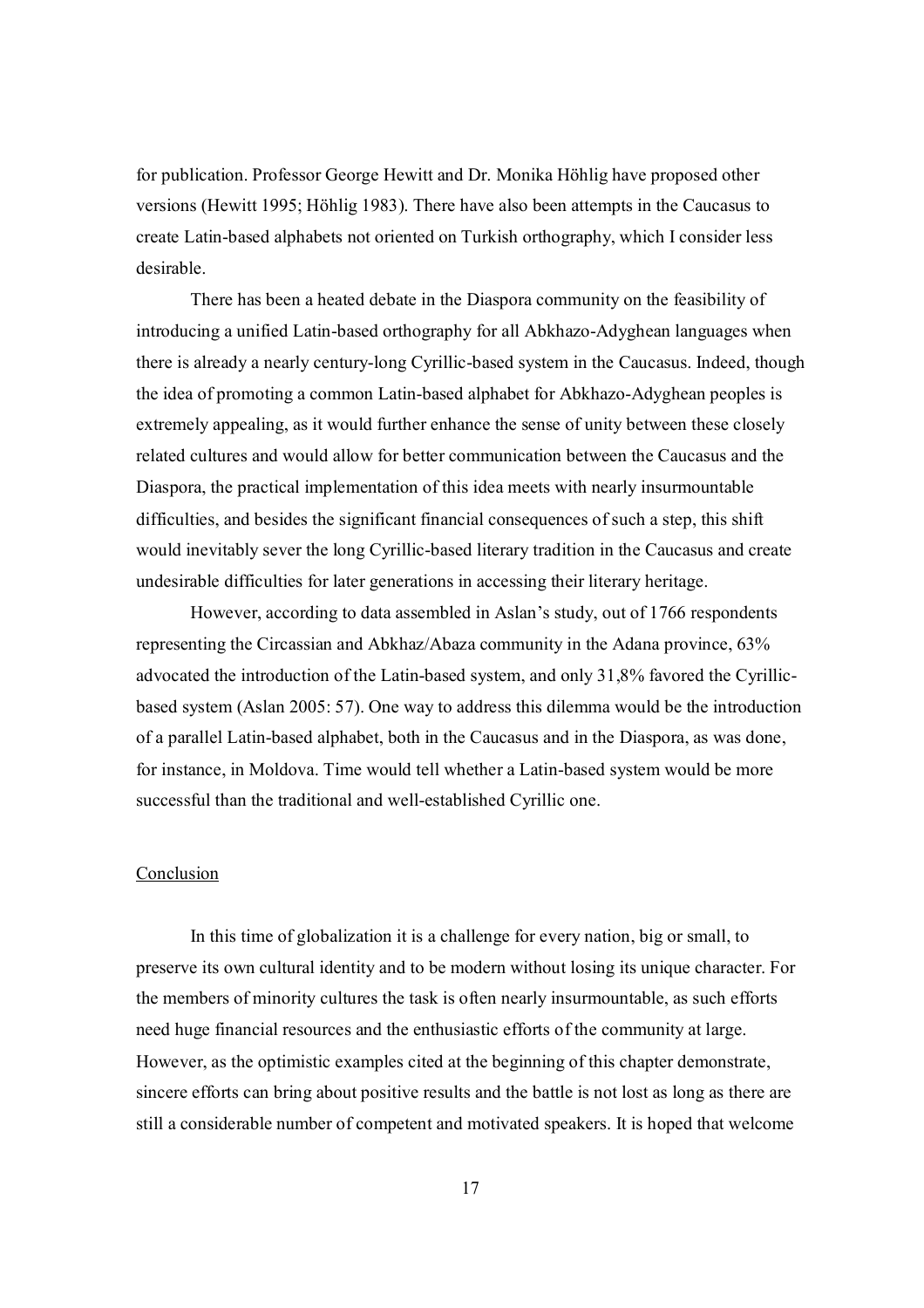initiatives by the North Caucasian community to enhance the situation of native tongues in the Diaspora, as well as willingness to work in harmonious collaboration with the Turkish government, will help slow down the process of native languages decline and, hopefully, eventually reverse it.

#### **References.**

- Abdokov, A.I. 1983. *O zvukovyx i slovarnyx sootvetstvijax severokavkazskix jazykov [On Phonetic and Lexical Correspondences of the North Caucasian Languages]*. Nal'chik: El'brus.
- Aslan, C. 2005. *Doğu Akdeniz'deki Çerkesler [Circassians of the Eastern Mediterranean]*. Adana: Adana Kafkas Kültür Derneği.
- Balkarov, B.X. 1959. *Jazyk besleneevcev [The language of the Besleneys].* Nal'čik: Kabardino-Balkarskoe knižnoe izdatel'stvo.
- Dzidzarija, G.A. 1982. *Maxadžirstvo i problemy istorii Abxazii XIX stoletija [The Muhadjir Movement and the Problems of the History of Abkhazia of the 19th century]*. Suxum: Alašara.

Hewitt, B.G. *State and Language*. 7 pp. (*forthcoming*).

- 1995. A suggestion for romanizing the Abkhaz alphabet (based on Monika Hölig's Adige Alfabet). In: *Bulletin of the School of Oriental & African Studies, University of London*, vol. LVIII, p. 334-340.
- Höhlig, M. 1983. *Adığe Alfabet. Çerkesçe okuyup yazmak sanıldığı kadar zor değildir. Siz de deneyin. [Adyghe Alphabet.] It is not as difficult as you would think to read and write Adyghe. Try it yourself!* Berlin.
- Nikolayev, S.L., Starostin, S.A. 1994. *A North Caucasian Etymological Dictionary*. Moscow: Asterisk Publishers.
- Pokrovskij, M.V. 1958. Adygejskie plemena v konce XVIII pervoj polovine XIX veka [The Adyghe tribes at the end of the  $18<sup>th</sup>$  and the first half of the 19th century]. In: *Kavkazskij etnografičeskij sbornik, vol. II*. Moskva, pp. 91-138.
- Trubetzkoy, N.S. 1922. Les consonnes latérales des langues caucasiennes septentrionales.